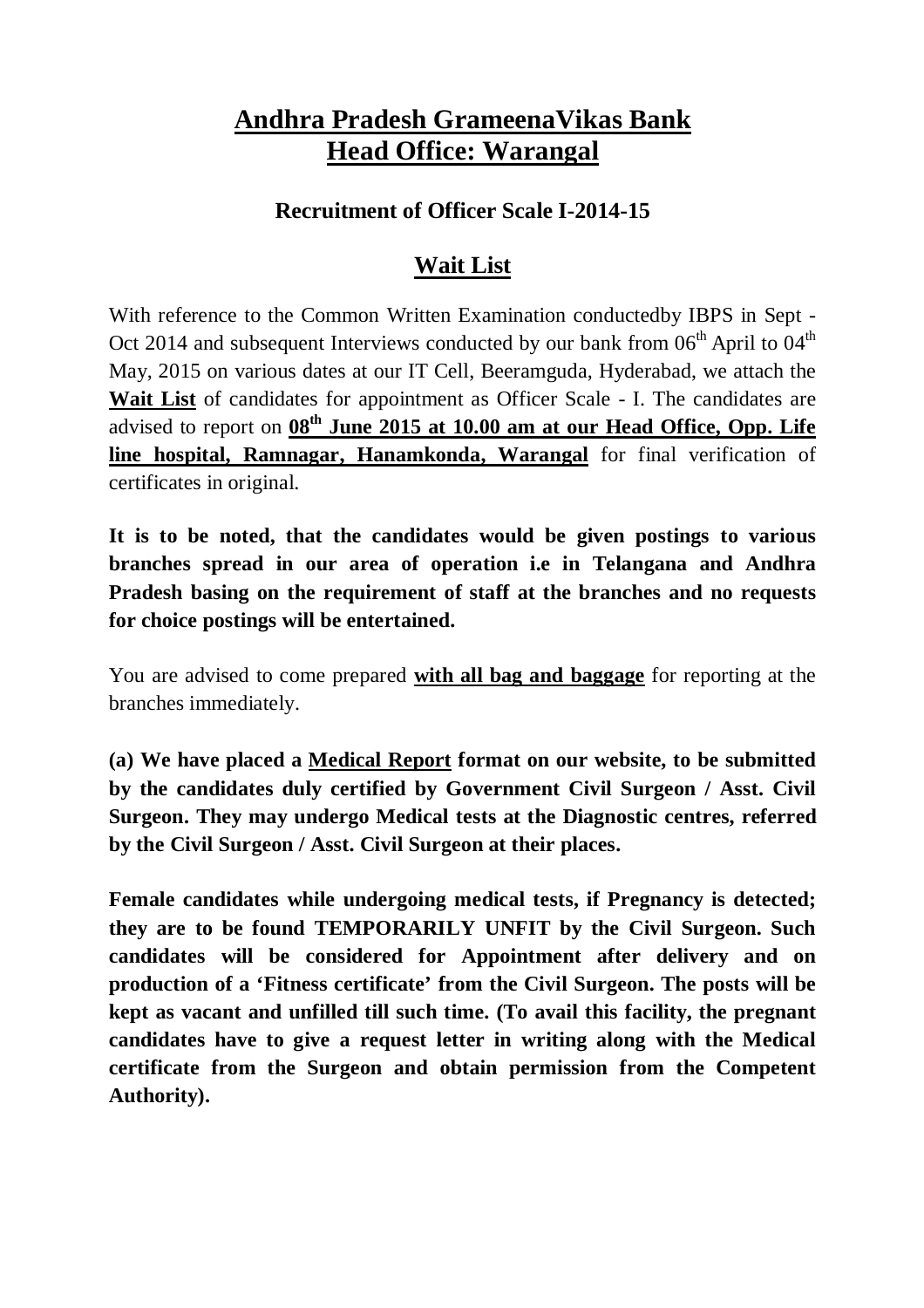**(b) We have also placed a format of Affidavit to be submitted duly filled in and notarised by a Notary, by the candidates.**

**(c) We have also placed a 'Revised Bio-data cum attestation' form which is to be downloaded, filled and submitted by the candidates at the time of reporting along with a set of attested copies of educational qualification certificates and study certificates.**

**The candidates should invariably bring the above three Reports / documents along with their original educational qualification certificates, Caste Certificate Offer of Appointment letter and all the Medical test reports (Complete Blood picture including Blood grouping, HIV, urine culture, ECG, X-Ray, Eye & ear tests etc.,) and four passport size photographs when they report on 08.06.2015.**

The candidates, who are already employed elsewhere, have to produce the Resignation acceptance letter from their existing employer.

**Every candidate has to execute a bond agreeing to pay to the Bank a sum of 1,50,000/- (Rupees One lakh fifty thousand only), in the event of his/her leaving the Bank's job before confirmation. This will be in addition to the provisions of Regulation 10 of Andhra Pradesh Grameena Vikas Bank (Officers and Employees') Service Regulations-2010.**

**Further, if any candidate fails to submit any certificate / document at the time of interview, they are now advised to submit the same without which, they cannot be considered for appointment.**

**GENERAL MANAGER - I**